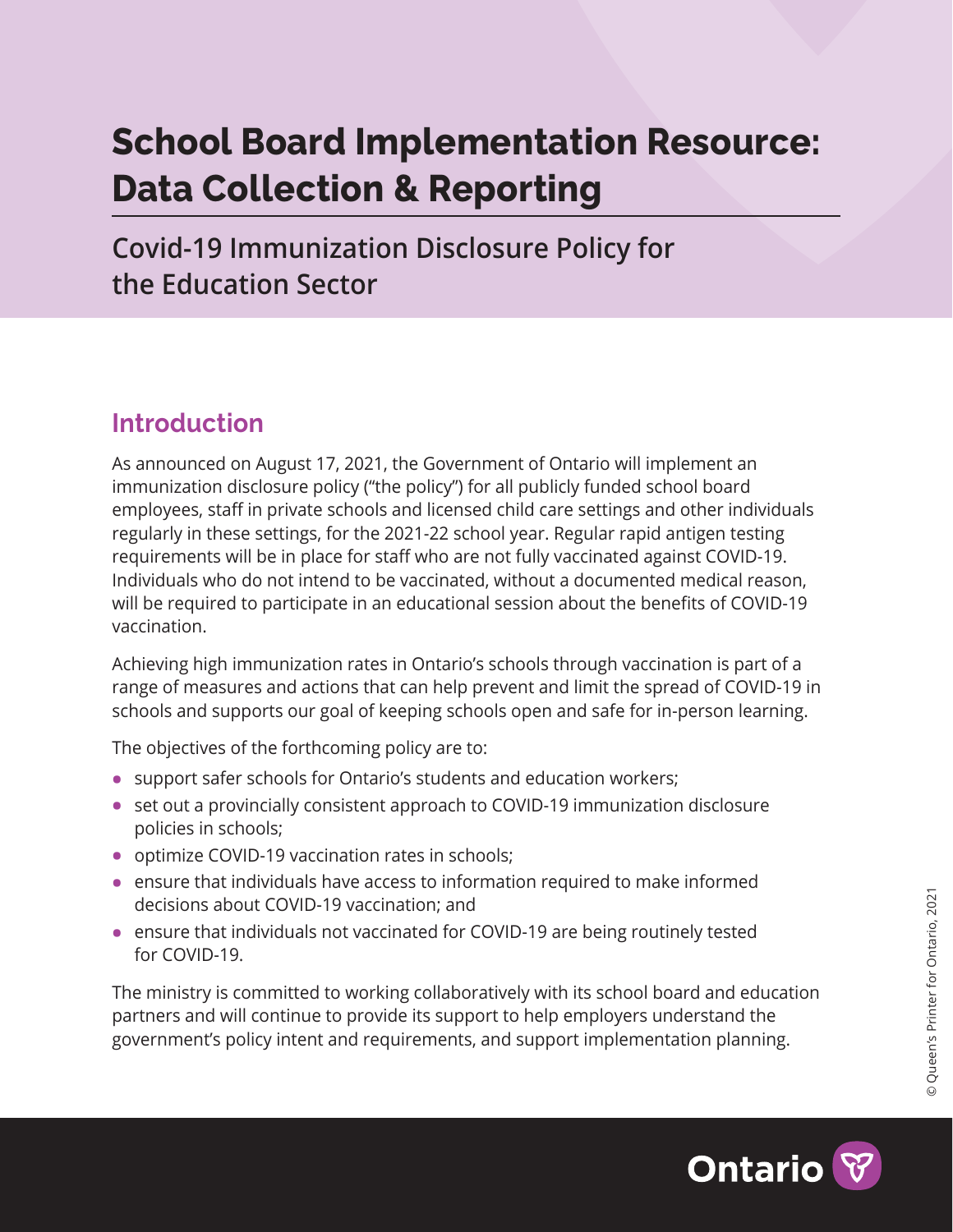#### **Key Dates**

- **• By September 7, 2021:** Individuals covered by the policy are expected to submit a formal attestation if they are "fully vaccinated" against COVID-19 and provide proof of vaccination (i.e. upload or provide vaccination receipt(s)).
- **• By September 10, 2021:** School boards are expected to share aggregated, depersonalized attestation statistical information with the ministry in an electronic format and continue doing so on a monthly basis.
- **• By September 15, 2021:** School boards are expected to publicly post aggregated, depersonalized attestation statistical information and continue doing so on a monthly basis.

#### **Purpose and Use**

This document<sup>1</sup> is meant to provide early guidance to school boards in preparing to implement the forthcoming policy, and in particular, to support the development of any business/human resources processes and/or Information & Information Technology (I&IT) tools that a school board may wish to put in place to support data collection and reporting.

The ministry will provide an updated, comprehensive guidance document shortly that will include further information on topics such as: educational sessions and testing requirements.

## **Individuals Covered by the Policy**

The requirements in the forthcoming policy will apply to all school board employees/staff, as well as frequent school visitors and other professionals who deliver services in schools and interact with students and staff, including third-party contractors.

Subject to Lieutenant Governor in Council (LGIC) approvals, this may include:

- **•** School board trustees;
- **•** Occasional teachers on a supply list;
- **•** Students on an educational placement, including professional services students on a placement / work-integrated learning visit (e.g., teacher candidate practicums, nurse, psychologist, behavioural therapist, speech-language pathologist, etc);
- **•** Volunteers;

<sup>1.</sup> The application and use of this document are the responsibility of the user. The Ministry of Education assumes no liability resulting from any such application or use. This document is not intended as a substitute for any applicable legislation, directives, or orders and does not constitute legal advice. In the event of any conflict between this document and any legislation, directive, or order, the legislation, directive, or order prevails. Additionally, this document is not intended to take the place of medical advice, diagnosis, or treatment.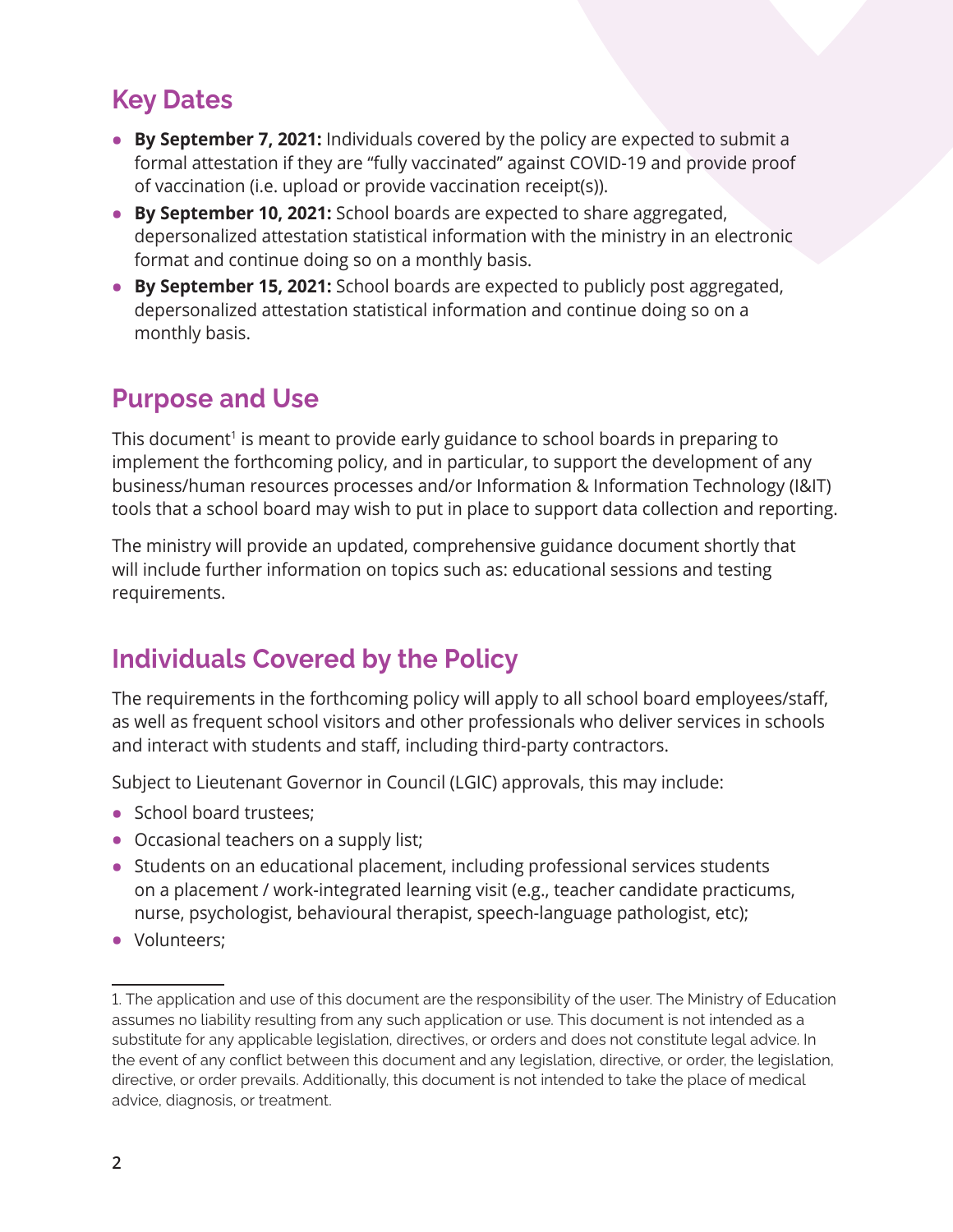- **•** Those who provide professional services to children at school;
- **•** Student transportation drivers; and
- **•** Frequent visitors, including third-party contractors, who regularly interact with or are in the presence of students and/or school board staff.

Based on these parameters, school boards are asked to determine the total number of individuals subject to the school board's policy. School boards are also asked, in their reporting to the ministry, to be explicit on categories of individuals captured, including any deviations from the above the list.

The ministry recognizes that some individuals covered under this policy are employed by, volunteer at, or provide services to multiple school boards. Individuals will be expected to provide separate attestations to each school board. Each school board should report all of these individuals. Where these individuals are not fully vaccinated, they will be required to identify a single school board for the purposes of participating in an education program and testing.

#### **Attestation Requirements**

By September 7, 2021, individuals covered by the policy are expected to submit a formal attestation if they are "fully vaccinated" against COVID-19 and provide proof of vaccination (i.e. upload or provide vaccination receipt(s)). This attestation process is envisioned to take approximately 15 minutes.

For the purposes of this document, "fully vaccinated against COVID-19" means having received all of the doses required for a COVID-19 vaccine(s) approved by the World Health Organization (e.g., two doses of a two-dose vaccine, or one dose of a single-dose vaccine); and having received the final vaccine dose at least 14 days ago.

Individuals can submit their attestations at any time, as soon as they meet the definition of "fully vaccinated" outlined above.

### **Attestation Collection Guidance**

It is recommended that school boards consider the use of a secure electronic system or tool to collect attestation information from staff and other individuals to whom this policy applies. The ministry recognizes that many school boards are considering the use of the attestation function in their existing Human Resources (HR) system. If a school board is unable to, or prefers to use an alternate means of collection, it is free to do so and share its approach with the ministry. School boards are encouraged to obtain their own privacy advice to ensure they are in compliance with their privacy obligations under applicable legislation.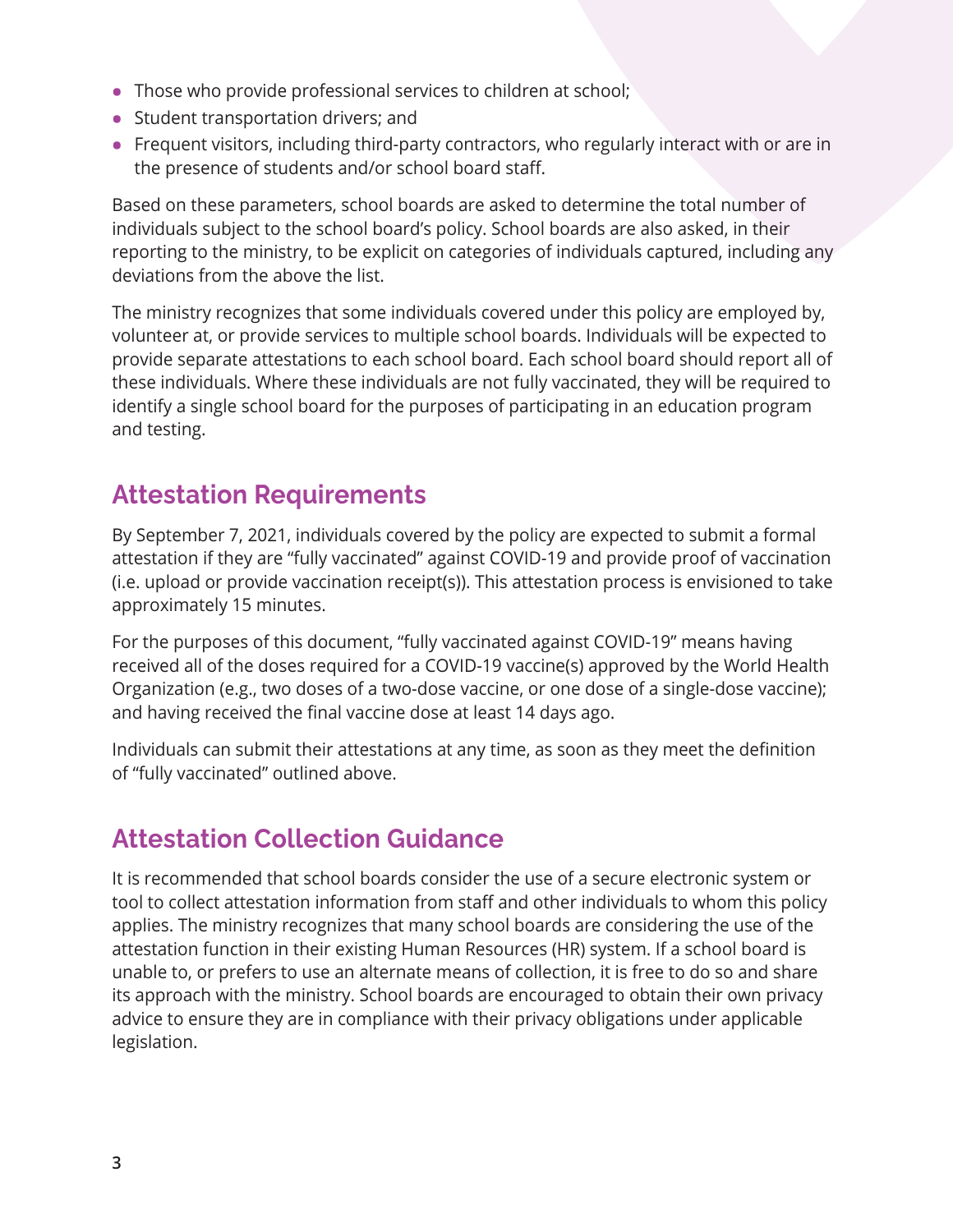The following language may be considered as part of a school board's attestation form. This language is provided for illustrative purposes only and there is no requirement to use it.

I affirm that I am fully vaccinated against COVID-19.

In this attestation, "fully vaccinated against COVID-19" means having received all of the doses required for a COVID-19 vaccine(s) approved by the World Health Organization (e.g., two doses of a two-dose vaccine, or one dose of a single-dose vaccine); and having received the final vaccine dose at least 14 days ago.

I affirm that all of the information and answers provided herein and any accompanying supporting documentation are complete, true and correct to the best of my knowledge and belief as required by law. I understand that any misrepresentation, falsification, or omission of any material facts may render this attestation void.

### **Providing Proof**

#### **Proof of vaccination**

After vaccination, individuals with an Ontario photo health card can log in to the provincial portal to download or print an electronic COVID-19 vaccine receipt (PDF) for each dose received.

Receipts are available:

- **•** for first and second doses received in Ontario regardless of where you were vaccinated in Ontario (for example, at a mass immunization clinic, hospital, pharmacy, or primary care setting)
- **•** for doses received out of province, if reported to the local public health unit (and if approved international vaccines<sup>2</sup>)

To log in to the **[provincial portal](https://covid19.ontariohealth.ca/)** and download vaccine receipt(s), individuals will need the following:

- **•** <sup>a</sup>**green photo health (OHIP) card** (you will need numbers from both the front and back of the card, expired cards will be accepted)
- **•** date of birth
- **•** postal code

<sup>2.</sup> Receipts for Health Canada-approved vaccines are currently available online; after August 24, 2021, all receipts for World Health Organization approved vaccines will be available.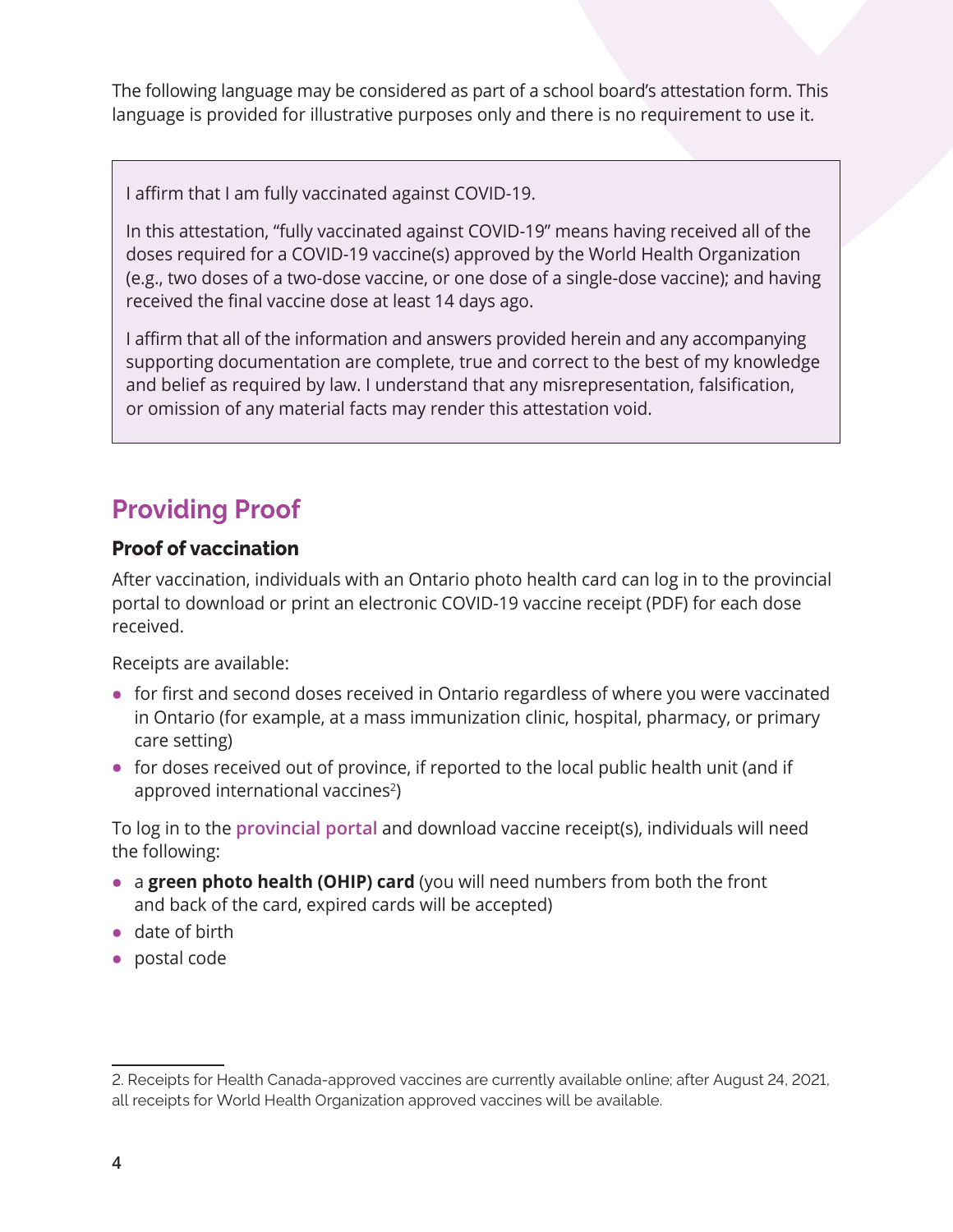Steps to download receipts(s):

- **•** Scroll to the bottom of the page and acknowledge that you have read and understood the terms of use;
- **•** Enter the requested personal information and press "Continue";
- **•** Select "Continue" under the header: "Vaccination Receipts"; and
- **•** Click "Download the Receipt" for the desired vaccination date.

If you have a **red and white health card**, call the Provincial Vaccine Booking Line at 1-833-943-3900. The call centre agent can email you a copy of your receipt.

Individuals in the following circumstances should contact their **[local public health unit](https://www.health.gov.on.ca/en/common/system/services/phu/locations.aspx)** for further information:

- **•** Individuals without an Ontario health card (or who did not provide their Ontario health card at the time of vaccination) should contact public health for a copy of their receipt.
- **•** Individuals who did not receive a Canadian approved vaccine
- **•** Individuals who have received an out-of-province vaccination and have not yet contacted their local public health unit should do so to ensure their records are validated and recorded.
- **•** Individuals who have questions or concerns about the information supporting their COVID vaccine receipt.

The physical/hard copy receipt and email version of the receipt a person would have received will resemble the following:

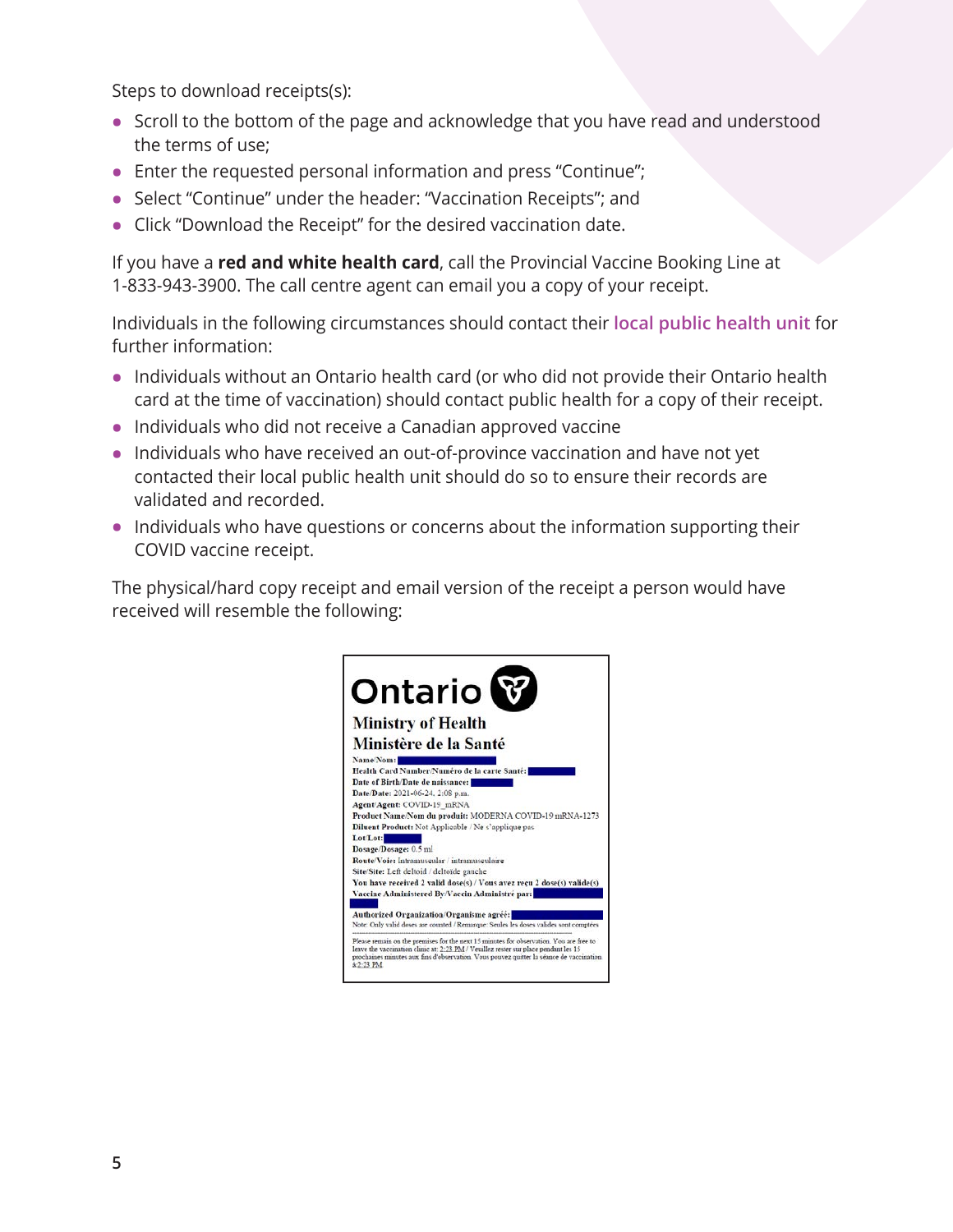The majority of people who were vaccinated in Ontario were provided a receipt from the Ministry of Health (MOH) with the individual's name, date of vaccination and product name (i.e., Pfizer, Moderna, etc.).

However, there may be some exceptional instances where an individual cannot easily present or upload a digital copy of their vaccine receipt. The MOH encourages school boards to work with individuals on a case by case basis to collect acceptable proof of vaccination.

#### **Proof of a medical reason for not being vaccinated**

Proof must be provided by either a physician or a nurse practitioner (note: A nurse practitioner is a registered nurse who holds an extended certificate of registration under the Nursing Act, 1991).

More information on this subject will be provided to school boards shortly.

#### **Proof of completion of an educational program**

Individuals who do not intend to be vaccinated, without a documented medical reason, will be required to participate in an educational session about the benefits of COVID-19 vaccination.

School boards are encouraged to plan a way for people to provide proof that they have completed an educational program, where required. Options could include having the person sign a form digitally or in-person saying they completed the educational program (i.e. an attestation) or having them answer questions that confirm they have understood the program's content.

More information on this subject will be provided to school boards shortly.

### **Statistical Information and Reporting**

As announced on August 17, 2021, all school boards must collect, maintain, and disclose key data metrics that relate to this policy to the Ministry of Education on a monthly basis.

School boards will need to provide the following information:

- **a.** the number of individuals that provided proof of being fully vaccinated against COVID-19;
- **b.** the number of individuals that provided a documented medical reason for not being fully vaccinated against COVID-19;
- **c.** the number individuals that completed an educational session about the benefits of COVID-19 vaccination as an alternative to (a) or (b);
- **d.** the total number of individuals to which this policy will apply; and
- **e.** Categories of individuals captured that deviate from the list above under "Individuals Covered by the Policy" on page 2.